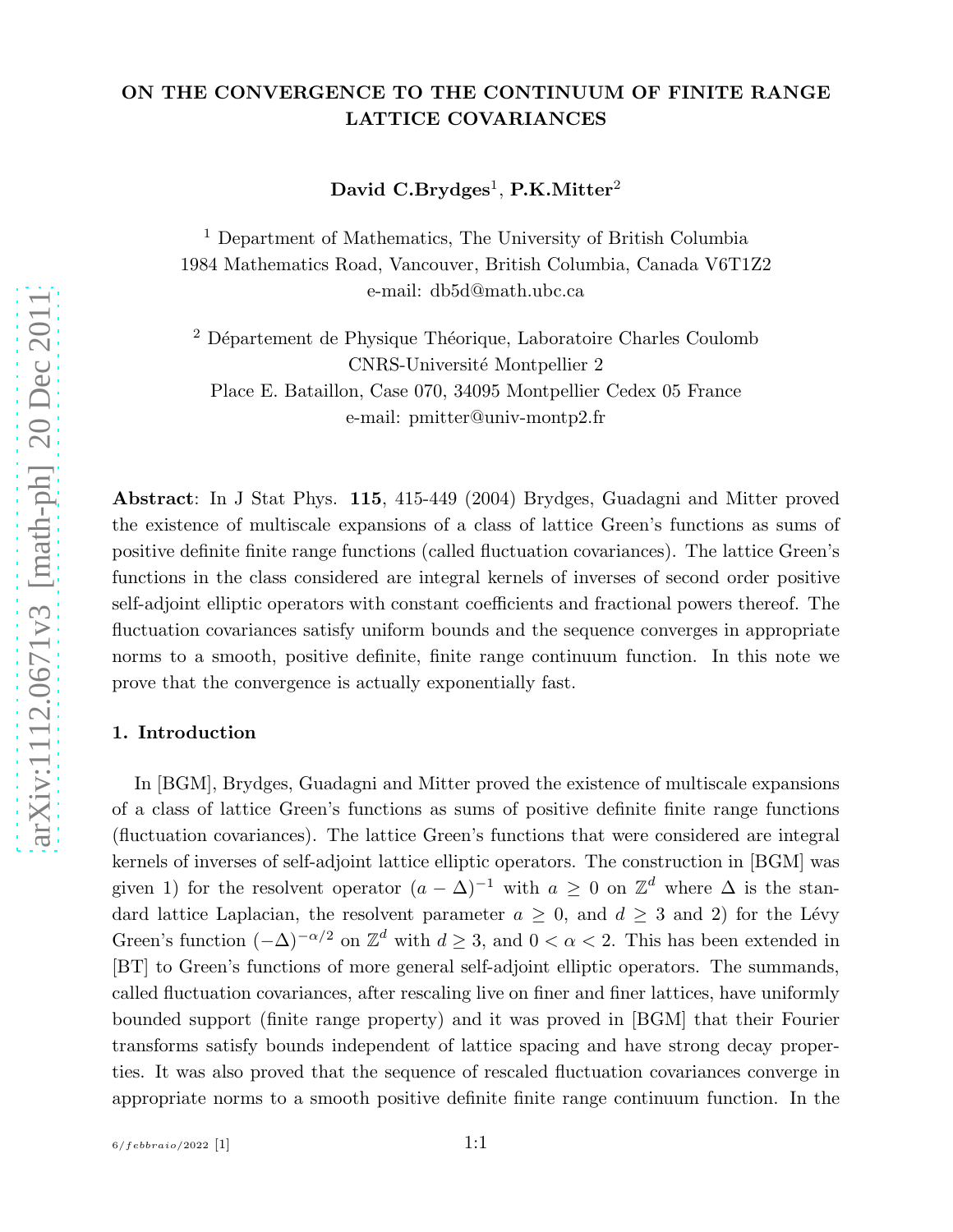present note (which is a sequel to the above paper and should be read as such) we prove that the convergence is exponentially fast. This is of some importance for renormalization group applications. An example is furnished in the work of Mitter and Scoppola, [MS]. The exponential convergence is stated in Theorem 1.1, page 931 of [MS] and then used in the construction of the stable manifold in section 6 of that paper. The present work furnishes the promised proof of that result. Another application is in the forthcoming work of R. Bauerschmidt (in preparation) where, amongst other things, exponential convergence is extended to the mass derivative of the finite range expansion. Applications of finite range multiscale expansions in rigorous renormalization group analysis include the work of Brydges and Slade on weakly self-avoiding simple random walks in  $\mathbb{Z}^d$ ,  $d \geq 4$  [BS], a new proof of the thermodynamic limit for the dipole gas by Dimock [D], the critical line in the Kosterlitz-Thouless transition by P. Falco [F] and forthcoming work by Stefan Adams et al. on gradient models.

## 2. Summary of earlier results and main theorem

In this section we will first summarize the results in [BGM] to the extent we will need them in order to be able to state our basic convergence estimates (Theorem 2.1, Corollaries 2.2 and 2.3). The proof of Theorem 2.1 will be given in section 3. Throughout this paper we will use the notations, definitions and results given in [BGM]. Let  $L = 2^p$  be a dyadic integer. L must be chosen sufficiently large depending on the dimension d and on the rate of decay given by the parameter  $k$  that appears in all our estimates starting with (1.13).

It is assumed to be large We define  $\varepsilon_n = L^{-n}$ ,  $n \ge 0$ . For  $n = 0, 1, 2, ...$  we have a sequence of lattices  $(\varepsilon_n \mathbb{Z})^d \subset \mathbf{R}^d$  which are nested,  $(\varepsilon_n \mathbb{Z})^d \subset (\varepsilon_{n+1} \mathbb{Z})^d$ . We assume  $d \geq 3$ .

Let  $\Delta_{\varepsilon_n}$  be the lattice Laplacian acting on functions on  $(\varepsilon_n \mathbb{Z})^d$ . For  $a \geq 0$  the resolvent  $G_{\varepsilon_n}^a = (-\Delta_{\varepsilon_n} + a)^{-1}$  has the Fourier transform

$$
G_{\varepsilon_n}^a(x - y) = \int_{B_{e_n}} \frac{d^d p}{(2\pi)^d} e^{ip.(x - y)} (a - \hat{\Delta}_{\varepsilon_n}(p))^{-1}
$$
 (2.1)

where  $B_{e_n} = \left[\frac{-\pi}{\varepsilon_n}, \frac{\pi}{\varepsilon_n}\right]$  $\frac{\pi}{\varepsilon_n}]^d$  and

$$
\hat{\Delta}_{\varepsilon_n}(p) = 2\varepsilon_n^{-2} \sum_{\mu=1}^d \left( \cos(\varepsilon_n p_\mu) - 1 \right).
$$
 (2.2)

Let  $U_c(R_m) = \left(-\frac{R_m}{2}\right)$  $\frac{R_m}{2}, \frac{R_m}{2}$  $\frac{(2m)}{2}$  $)^d$   $\subset$   $(\mathbb{R})^d$  denote a continuum cube of edge length  $R_m$  =  $L^{-(m-1)}$ . Here  $m = 0, 1, 2..., n$ . Then  $U_{\varepsilon_n}(R_m) = U_c(R_m) \cap (\varepsilon_n \mathbb{Z})^d$  defines a cube in the lattice  $(\varepsilon_n \mathbb{Z})^d$ . The boundary  $\partial U_{\varepsilon_n}(R_m)$  is defined to consist of lattice points not in  $U_{\varepsilon_n}(R_m)$  which have a nearest neighbour in  $U_{\varepsilon_n}(R_m)$ .

 $6/febbraio/2022$  [2]  $2:2$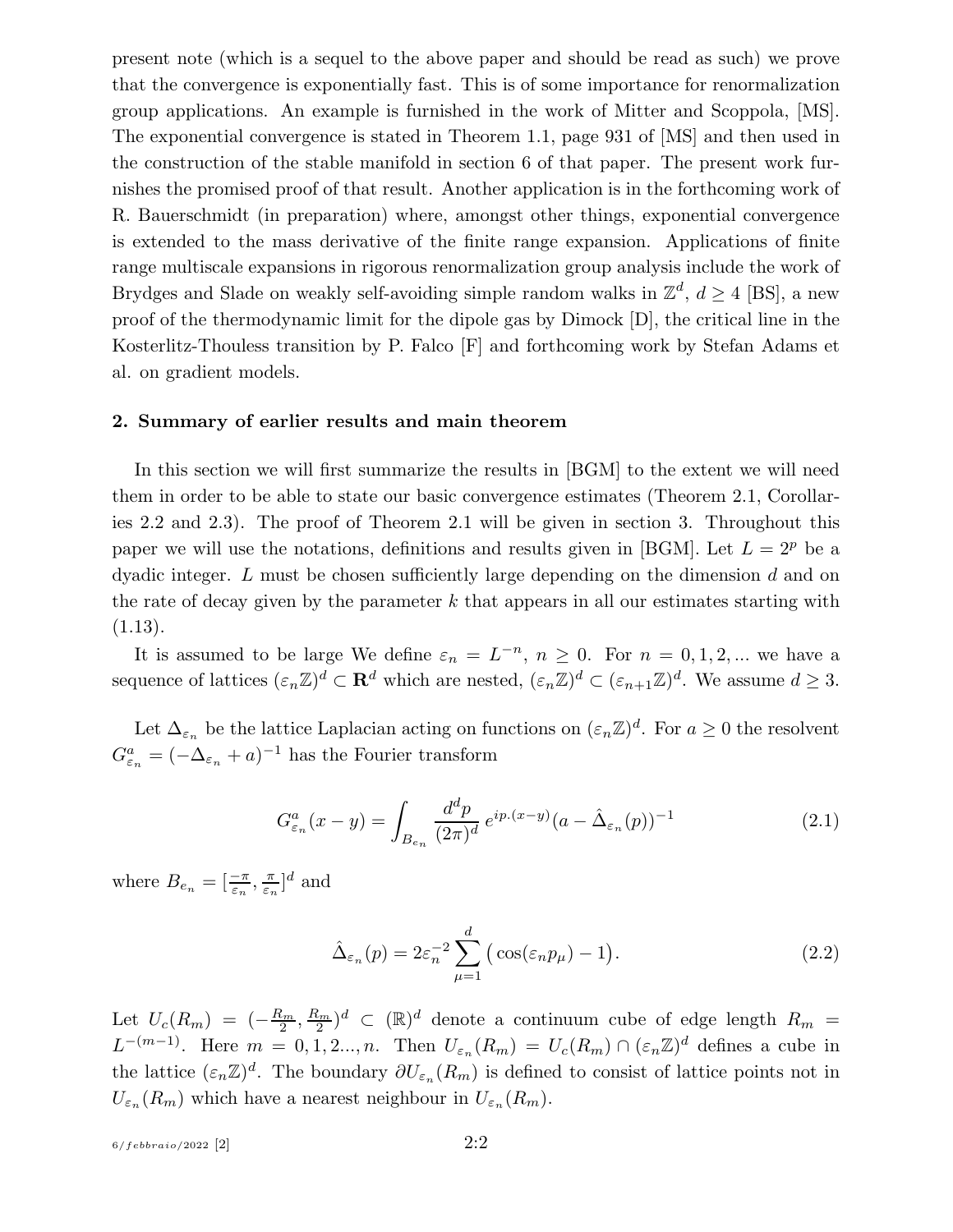*Remark*: The choice  $L = 2^p$ , in particular that L is even, implies that the boundary of the continuum cube passes through lattice points. Therefore the boundary  $\partial U_{\varepsilon_n}(R_m)$ of the lattice cube is contained in the boundary  $\partial U_c(R_m)$  of the continuum cube. This is used in the proof of Lemma 6.5 of [BGM]. If one prefers, for example  $L = 3<sup>p</sup>$ , then replacing  $R/2$  by  $R/3$  in the definition of  $U_c(R_m)$  retains this boundary property.

A measure on the lattice is just a weighted sum of point masses at lattice points, but it facilitates comparison with the continuum to write sums as integrals over such measures.  $\mathcal{P}^a_\partial$  $\partial U_{\varepsilon_n}(R_m)(x,du)$  denotes the Poisson kernel measure on  $\partial U_{\varepsilon_n}(R_m)$ . By definition this is such that if f is a function on  $\partial U_{\varepsilon_n}(R_m)$  then

$$
h_{\varepsilon_n,m}(x) = \mathcal{P}_{\partial U_{\varepsilon_n}(R_m)}^a(x,f) = \int_{\partial U_{\varepsilon_n}(R_m)} \mathcal{P}_{\partial U_{\varepsilon_n}(R_m)}^a(x,du) f(u) \tag{2.3}
$$

solves the Dirichlet problem

$$
(-\Delta_{\varepsilon_n} + 1)h_{e_n,m}(x) = 0: \quad x \in U_{\varepsilon_n}(R_m)
$$
\n(2.4)

$$
h_{\varepsilon_n,m}(x) = f(x): \quad x \in \partial U_{\varepsilon_n}(R_m). \tag{2.5}
$$

The Poisson kernel measure exists and a probabilistic representation was given (and exploited) in [BGM]. For  $a = 0$ , the Poisson kernel measure is a probability measure, otherwise  $(a > 0)$  it is a defective measure (total mass is less than 1). In [BGM] an averaging map  $f \to A^a_{\varepsilon_n,m}(R_m) f$  was introduced for functions f defined on  $(\varepsilon_n \mathbb{Z})^d$ . This uses the Poisson kernel measure above. In the next paragraph we recall the definition of the averaging operation and then the fluctuation measures which enter in the finite range multiscale expansion of Green's functions established in [BGM].

Let g be a non-negative, rotationally invariant,  $C^{\infty}$  function on  $\mathbb{R}^d$  of finite range  $\frac{L}{4}$ . In other words  $g(x)$  vanishes for  $|x| \geq \frac{L}{4}$ . g is chosen to be normalized so that  $\int_{\mathbb{R}^d} dx g(x) = 1$ . Define the sequence of functions  $g_n$  by  $g_n(x) = L^{nd}g(L^n x)$  for  $n = 0, 1, 2,...$  Then the functions  $g_n$  have mass 1 and finite range  $\frac{1}{4}L^{-(n-1)}$ . Restrict g to the lattice  $(\epsilon_n \mathbb{Z})^d$  and let  $c_{\varepsilon_n}$  be the positive constant so that  $c_{\varepsilon_n} \int_{(\varepsilon_n \mathbb{Z})^d} dx g(x) = 1$ . Here the integration is with respect to the "Lebesgue" measure on the lattice  $(\varepsilon_n \mathbb{Z})^d$  i.e. the counting measure times  $\varepsilon_n^d$ . The constants  $c_{\varepsilon_n}$  converge to 1 as  $n \to \infty$ . We have  $\int_{(\varepsilon_n \mathbb{Z})^d} dx c_{\varepsilon_{n-m}} g_m(x) =$  $\int_{(\varepsilon_{n-m}\mathbb{Z})^d} dx \, c_{\varepsilon_{n-m}} g(x) = 1$ . Let f be a function on  $(\varepsilon_n \mathbb{Z})^d$ . For  $m = 0, 1, ...n$  we define a sequence of (averaging) maps  $f \to A^a_{\varepsilon_n,m}(R_m) f$  and their kernels  $A^a_{\varepsilon_n,m}(R_m)(x,u)$  by

$$
(A_{\varepsilon_n,m}^a(R_m)f)(x) = \int_{(\varepsilon_n \mathbb{Z})^d} dz \, c_{\varepsilon_{n-m}} g_m(z-x) \mathcal{P}_{\partial U_{\varepsilon_n}(R_m)}^a(x-z, f(z+\cdot))
$$

$$
= \int_{(\varepsilon_n \mathbb{Z})^d} du \, A_{\varepsilon_n,m}^a(R_m)(x, u) f(u) \tag{2.6}
$$

where (see [BGM], page 423-424)  $A_{\varepsilon_n,m}^a(R_m)(x, u) du$  is a family of translation invariant (defective) probability measures on  $(\epsilon_n \mathbb{Z})^d$ . The support property of  $g_m$  makes sure that

 $6/febbraio/2022$  [3]  $2:3$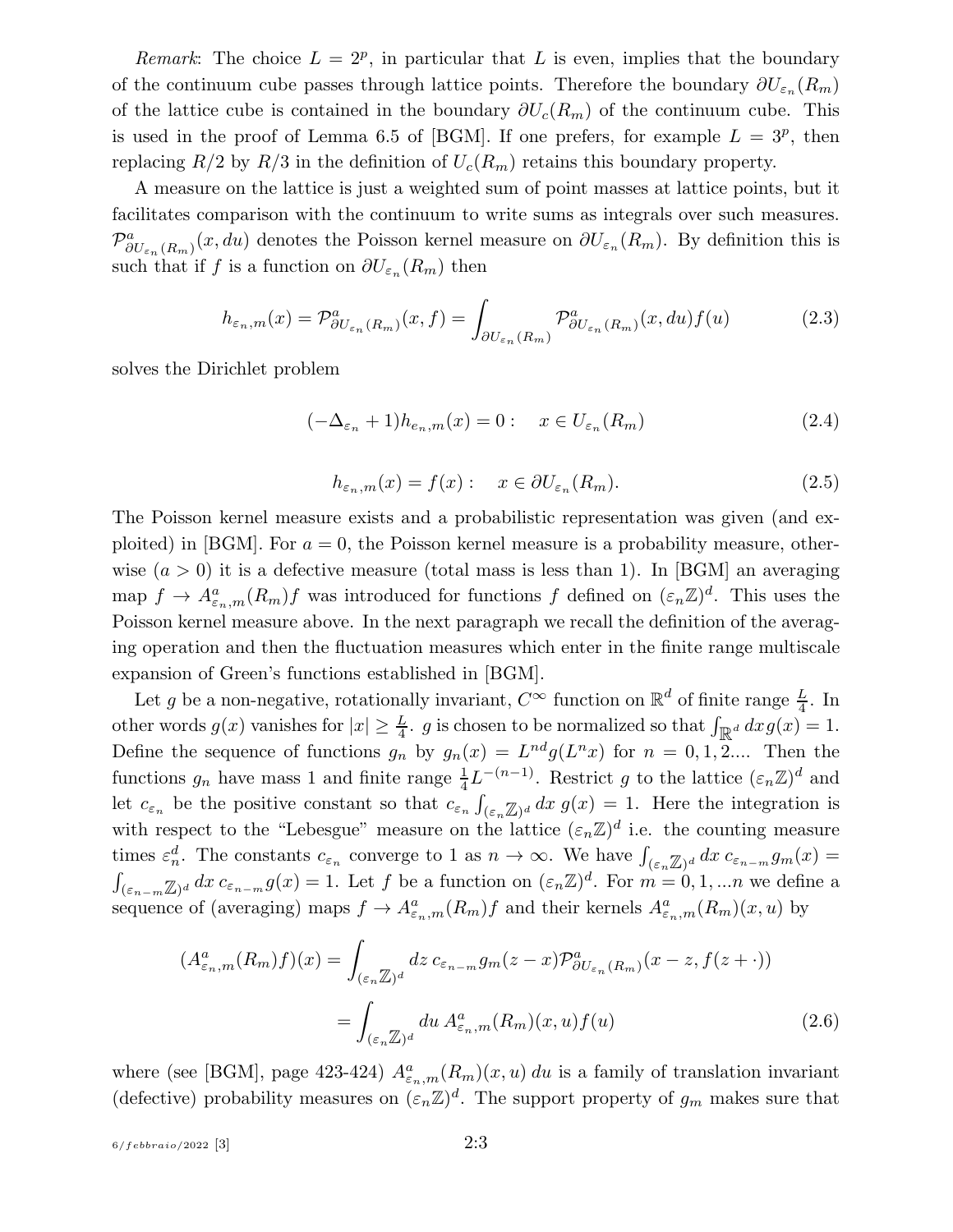the Poisson kernel entering above is never evaluated on  $x$  near the boundary point  $u$  where derivatives become large.

Consider first the case  $m = 0$  and recall that  $R_0 = L$ . We define a fluctuation covariance

$$
\Gamma_{\varepsilon_n}^a(x-y) = G_{\varepsilon_n}^a(x-y) - (A_{\varepsilon_n,0}^a(R_0)G_{\varepsilon_n}^a A_{\varepsilon_n,0}^a(R_0)^*)(x-y). \tag{2.7}
$$

 $\Gamma^a_{\varepsilon_n}$  is a positive definite function of finite range L and  $\hat{\Gamma}^a_{\varepsilon_n}(p)$  is continuous in p including at  $p = 0$ , (Lemma 3.1, [BGM]). For  $n \geq 1$  define

$$
\Gamma_n^a = \mathcal{A}_n^a \Gamma_{\varepsilon_n}^a \mathcal{A}_n^{a*} \tag{2.8}
$$

where

$$
\mathcal{A}_n^a = \prod_{m=1}^n A_{\varepsilon_n,m}^a(R_m)
$$
\n(2.9)

and the product above is given by a multiple convolution. For  $n = 0$  we set  $\mathcal{A}_0^a = 1$ .  $\Gamma_n^a$  is a positive definite function with finite range 6L, (Lemma 3.2, [BGM]). Let  $G^a =: G^a_{\varepsilon_0}$  be the unit lattice resolvent.

$$
G^{a}(x-y) = \sum_{n\geq 0} L^{-n(d-2)} \Gamma_{n}^{a_{n}}(\frac{x-y}{L^{n}})
$$
\n(2.10)

where  $a_n = L^{2n} a$ .

*Remark 1*: The factor 6 in the range  $6L$  of  $\Gamma_n^a$  is an artifact. By scaling down the edge length  $R_m = L^{-(m-1)}$  of the cube  $U_{\varepsilon_n}(R_m)$  to  $R_m = \frac{1}{16}L^{-(m-1)}$  and the range of g from  $L/4$  to  $L/64$  we get  $\Gamma_n^a$  to have finite range (less than)  $L/2$ .

Let  $G = (-\Delta)^{-\frac{\alpha}{2}}$ ,  $0 < \alpha < 2$ , be the Green's function of a Lévy walk in  $\mathbb{Z}^d$ . G has the integral representation  $G = \text{const} \int_0^\infty da \ a^{-\alpha/2} G^a$ . Integrating (2.10) with the measure  $da \, a^{-\alpha/2}$  we get the finite-range multiscale expansion for G

$$
G(x-y) = \sum_{n\geq 0} L^{-n[\varphi]} \Gamma_n(\frac{x-y}{L^n})
$$
\n(2.11)

where  $[\varphi] = \frac{d-\alpha}{2}$  and

$$
\Gamma_n = \int_0^\infty da \, a^{-\alpha/2} \Gamma_n^a. \tag{2.12}
$$

These formulae make sense by virtue of the following bound provided in Theorem 5.5, page 434, [BGM]:

Let  $B_{\varepsilon_n} = \left[\frac{-\pi}{\varepsilon_n}, \frac{\pi}{\varepsilon_n}\right]$  $\frac{\pi}{\varepsilon_n}$ <sup>d</sup>, the first Brillouin zone of the dual lattice. Then for all  $n \geq 0$  and all  $k \geq 0$ , there is a constant  $c_{k,L}$  independent of n such that for  $p \in B_{\varepsilon_n}$ ,

 $6/febbraio/2022$  [4]  $2:4$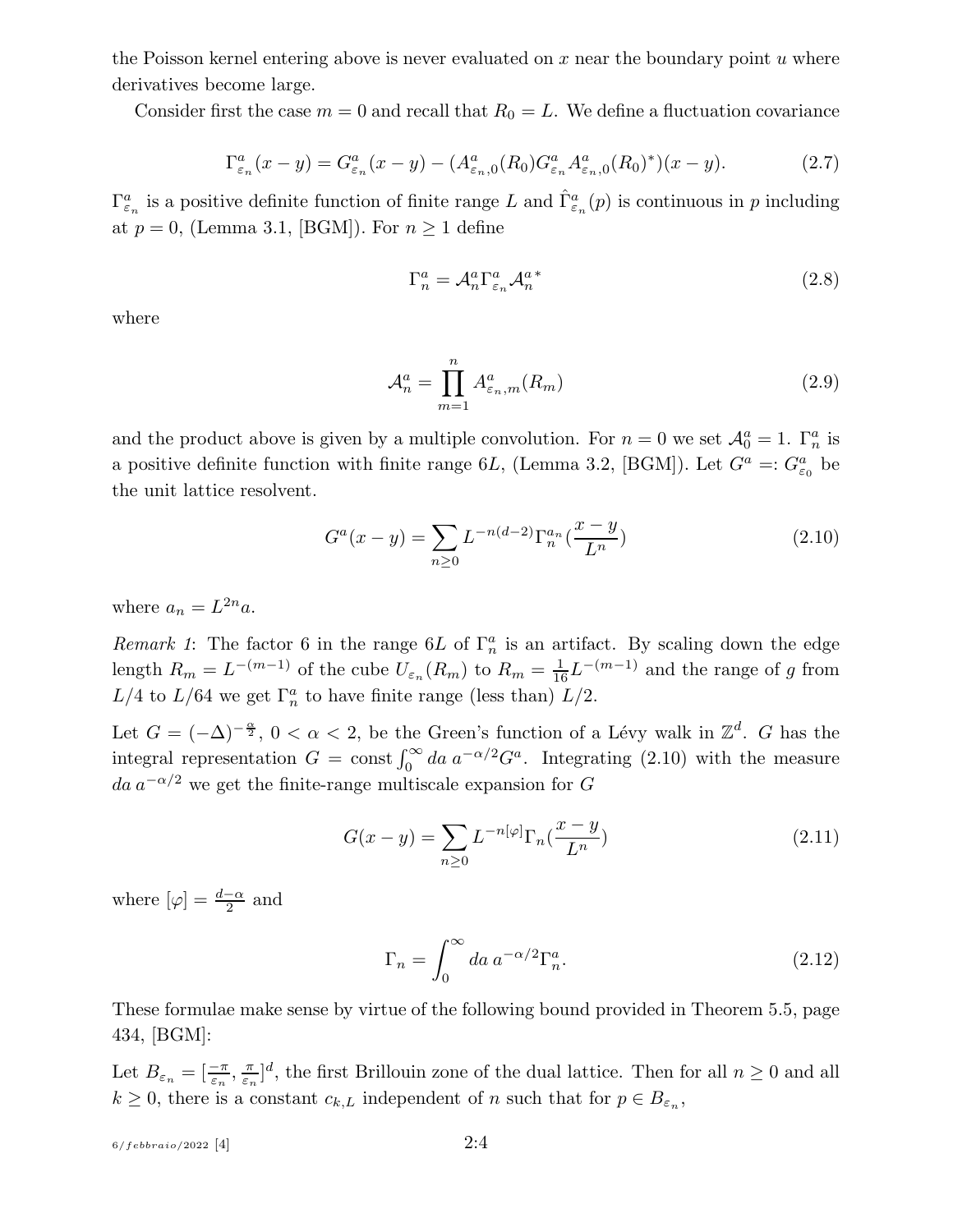$$
|\hat{\Gamma}_n^a(p)| \le c_{k,L}(1+a)^{-1}(1+p^2)^{-2k}.
$$
\n(2.13)

*Remark 2*: For  $n \geq 1$ , the above bound can be improved to

$$
|\hat{\Gamma}_n^a(p)| \le c_{k,L} e^{-ca^{\frac{1}{2}}}(1+p^2)^{-2k}
$$
\n(2.14)

where the constant c is a positive length which does not depend on  $L$  or the indices  $k, n$ but may depend on the dimension. Since a is replaced by  $a_n$  in (2.10) the finite range multiscale expansion has double exponential convergence for a positive!

*Proof:* This follows on exploiting the remark on exponential decay on page 445, [BGM] in the proof of Proposition 5.2, page 432 and then following its consequences up to page 435. For  $n \geq 1$ , this leads to the bound on  $\hat{\mathcal{A}}_n^a(p)$  on page 435, [BGM] being improved to

$$
|\hat{\mathcal{A}}_n^a(p)|^2 \le c_{k,L} e^{-ca^{\frac{1}{2}}} (1+p^2)^{-2k}.
$$
 (2.15)

The  $e^{-ca^{\frac{1}{2}}} = e^{-ca^{\frac{1}{2}}R_1}$  comes from the  $m = 1$  factor of  $A_{\varepsilon_n,m}^a(R_m)$  in (2.9). Since  $R_1 = 1$ the length coefficient of  $a^{\frac{1}{2}}$  in the exponent is  $O(1)$ . The Fourier transform of  $\Gamma_n^a$  is given by

$$
\hat{\Gamma}_n^a(p) = |\hat{\mathcal{A}}_n^a(p)|^2 \hat{\Gamma}_{\varepsilon_n}^a(p). \tag{2.16}
$$

Combining (2.15) with the bound  $|\hat{\Gamma}_{\varepsilon_n}^a(p)| \leq c_L(1+p^2)^{-1}$  gives the bound (2.14).

As explained in Section 6 of [BGM] the construction of the finite range multiscale expansion above can be directly done in exactly the same way in  $\mathbb{R}^d$ . The cube  $U_{\varepsilon_n}(R_m)$ is now replaced by the continuum cube  $U_c(R_m)$  where we follow here and hereafter the convention that the subscript  $c$  denotes that we are in the continuum. The lattice resolvent  $G_{\varepsilon_n}^a$  is replaced by the continuum resolvent  $G_c^a$  with Fourier transform  $\hat{G}_c^a(p) = (a+p^2)^{-1}$ . The solution of the continuum analogue of the Dirichlet problem  $(2.3)$  - $(2.5)$  is denoted by  $h_{c,m}^a(x) = \mathcal{P}_{\partial}^a$  $\partial U_c(R_m)(x, f)$  where  $\mathcal{P}_{\partial}^a$  $\partial U_c(R_m)$  is the continuum Poisson kernel measure. The continuum averaging operation  $f \to A_{c,m}^a(R_m)f$  is now defined as in (2.6) using the continuum Poisson kernel measure and the *z*-integration is in  $\mathbb{R}^d$ . The continuum fluctuation covariances  $\Gamma_c^a$ , and  $\Gamma_{c,n}^a$  are defined by the continuum analogues of (2.7)-(2.9). Using Fourier transforms we have

$$
\hat{\Gamma}_c^a(p) = \hat{G}_c^a(p) - |\hat{A}_{c,0}^a(R_0)(p)|^2 \hat{G}_c^a(p) \tag{2.17}
$$

$$
\hat{\Gamma}_{c,n}^{a}(p) = |\hat{\mathcal{A}}_{c,n}^{a}(p)|^{2} \hat{\Gamma}_{c}^{a}(p) = \prod_{m=1}^{n} |\hat{A}_{c,m}^{a}(R_m)(p)|^{2} \hat{\Gamma}_{c}^{a}(p).
$$
\n(2.18)

The continuum analogue of the elliptic estimates ( Appendix A, [BGM]) used in the proof of Theorem 5.5 of [BGM] imply that the bounds  $(2.13),(2.14)$  continue to hold in  $\mathbb{R}^d$  for

 $6/febbraio/2022$  [5]  $2:5$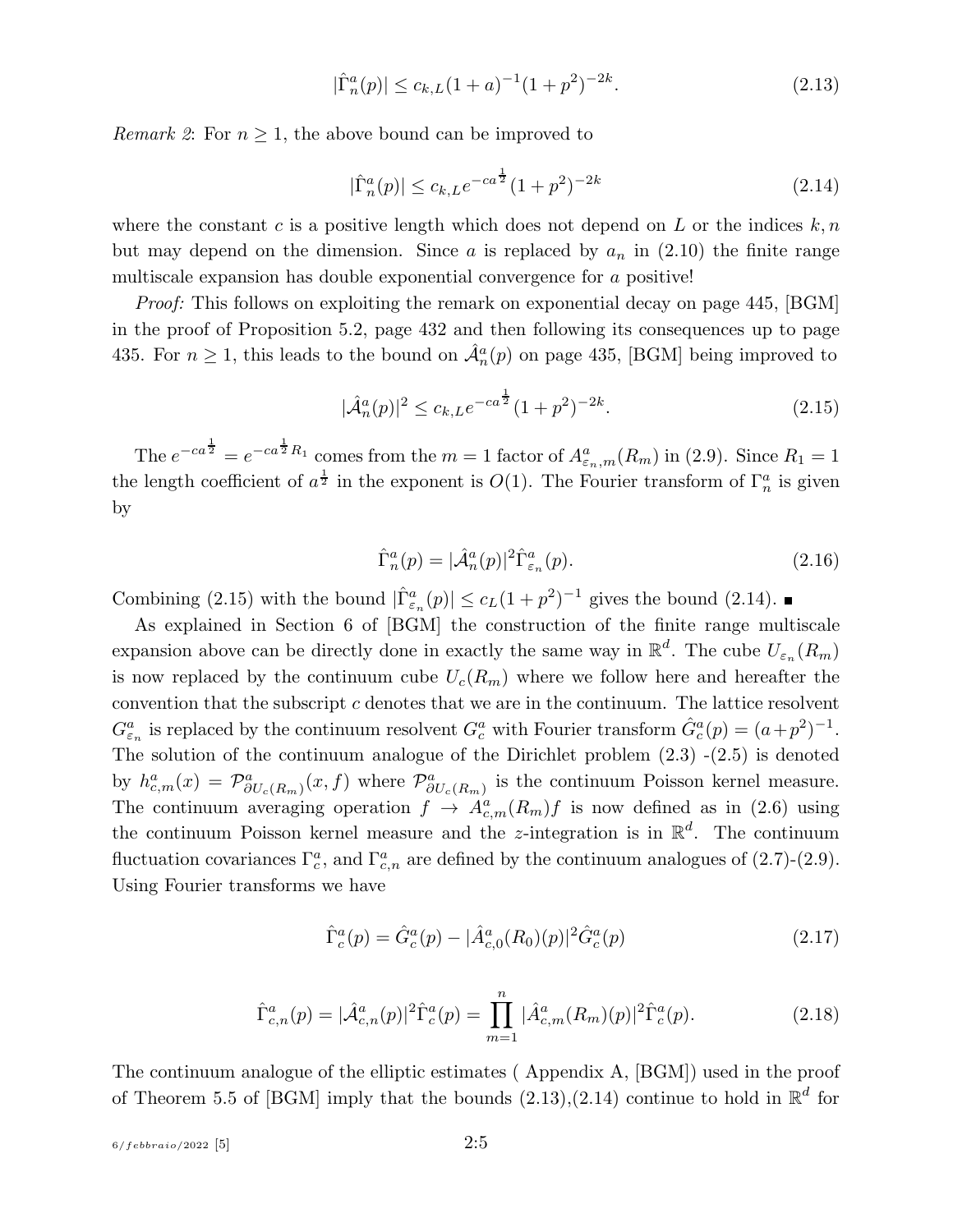$n \geq 1$ . Thus we have that for all  $n \geq 1$  and all  $k \geq 0$  there is a constant  $c_{k,L}$  independent of n such that

$$
|\hat{\Gamma}_{c,n}^a(p)| \le c_{k,L}(1+a)^{-1}(1+p^2)^{-2k} \tag{2.19}
$$

and its improvement

$$
|\hat{\Gamma}_{c,n}^{a}(p)| \le c_{k,L} e^{-ca^{\frac{1}{2}}}(1+p^2)^{-2k}.
$$
\n(2.20)

The following statements are proved in Section 6 of [BGM], (see Theorem 6.1 and its proof).

1. *Continuum covariances:* The uniformly bounded sequence  $\{\hat{\Gamma}_{c,n}^{a}(p)\}_{n\geq1}$ , (see above), is Cauchy so that pointwise in  $p$ ,

$$
\hat{\Gamma}_{c,n}^a(p) \to \hat{\Gamma}_{c,*}^a(p) \tag{2.21}
$$

and  $\hat{\Gamma}_{c,*}^a(p)$  satisfies the bounds (2.19), (2.20).  $\Gamma_{c,*}^a(x)$  is in  $H_k(\mathbb{R}^d)$  for all  $k \geq 0$ . Therefore by Sobolev embedding  $\Gamma^a_{c,*}(x)$  is a smooth function.

2. Lattice covariances: Pick any integer  $l \geq 1$  and let  $p \in B_{\varepsilon_l}$ . For  $n \geq l$  the sequence  ${\{\hat{\Gamma}_n^a(p)\}_{n \geq 1}}$ , (see (2.13), (2.14)) converges to the continuum limit function above:

$$
\hat{\Gamma}_n^a(p) \to \hat{\Gamma}_{c,*}^a(p). \tag{2.22}
$$

The next theorem, which is our main result, shows that the convergence is exponentially fast. It is stated in terms of a Sobolev space  $L_k^1((\epsilon_l \mathbb{Z})^d)$  which is discussed below the theorem.

*Theorem 2.1*: Pick any integer  $l \geq d$ . Restrict  $\Gamma_{c,*}^a$  to  $(\varepsilon_l \mathbb{Z})^d$ . Then for all  $n \geq l$  and all  $k \geq 0$  there is a constant  $c_{k,L}$  independent of n such that

$$
\|\Gamma_n^a - \Gamma_{c,*}^a\|_{L^1_k((\varepsilon_l \mathbb{Z})^d)} \le c_{k,L} L^{-\frac{n}{2}} e^{-ca^{\frac{1}{2}}}.
$$
\n(2.23)

*Remark*: Let  $\Omega \subset \mathbb{R}^d$  be an open set. Let  $C_0^{\infty}(\Omega)$  be the space of  $C^{\infty}$  functions of compact support in  $\Omega$ . Then  $L^1_k(\Omega)$  is the Banach space (also known as  $W_0^{1,k}$  $L_0^{1,\kappa}(\Omega)$  obtained by completing  $C_0^{\infty}(\Omega)$  in the norm

$$
||f||_{L^1_k(\Omega)} = \sum_{0 \le |\alpha| \le k} ||D^{\alpha} f||_{L^1(\Omega)}.
$$
\n(2.24)

Let now  $\Omega$  be a bounded open cube. Then, as is well known, repeated application of the Poincaré inequality gives the equivalent norm (see e.g.  $[A]$ )

$$
||f||_{L^1_k(\Omega)} = \sum_{|\alpha|=k} ||D^{\alpha} f||_{L^1(\Omega)}
$$
\n(2.25)

 $6/febbraio/2022$  [6]  $2:6$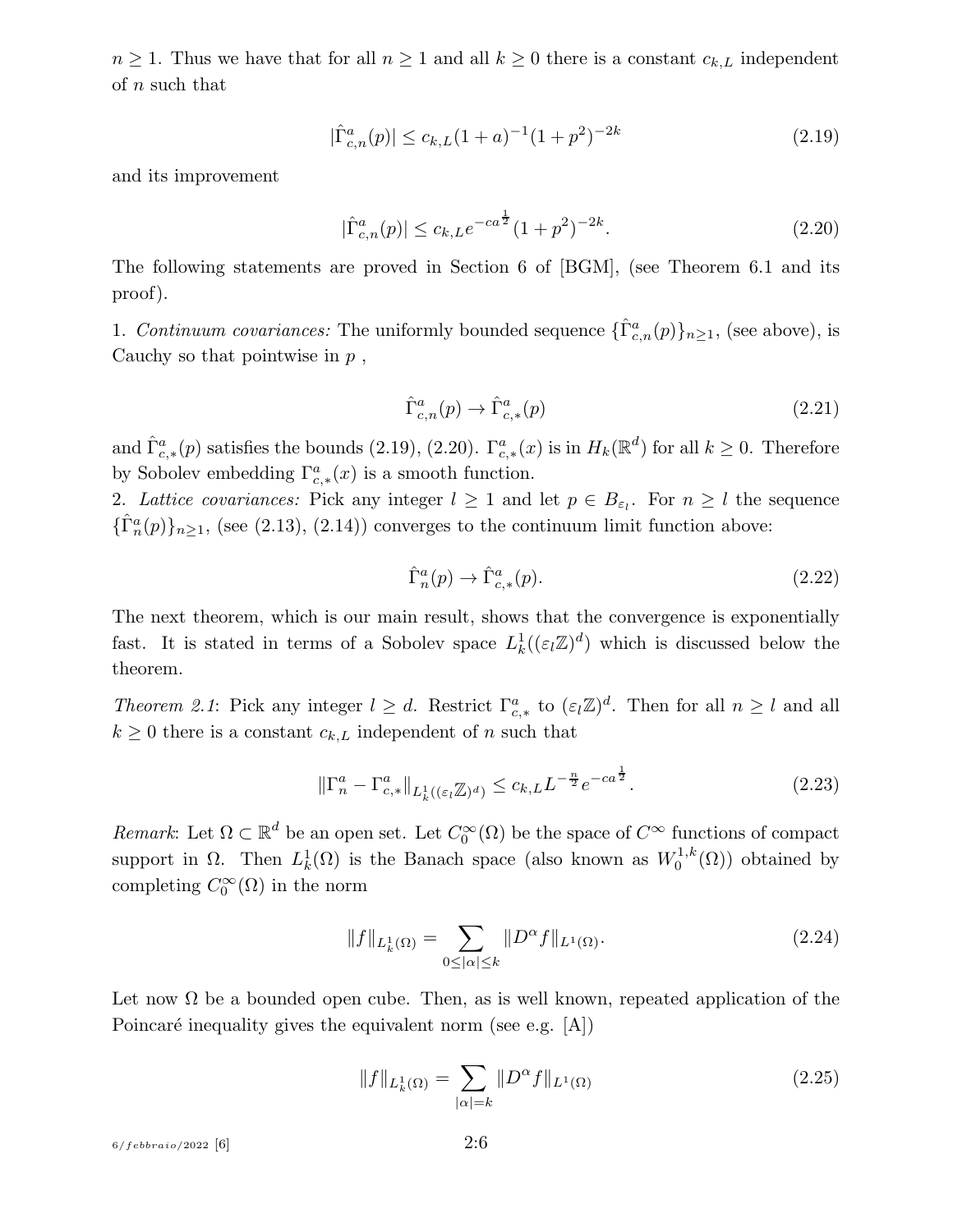The same definitions are adapted to the lattice with integrals and derivatives being replaced by sums and finite differences (forward lattice derivatives). Just as in the continuum the equivalent norm is proved by repeated applications of the lattice Poincaré inequality (proved in Lemma B2 of Appendix B of  $[BGM]$ ). The  $L_k^1$  Sobolev spaces of index larger than d embed into spaces of continuous functions (see e.g  $[A]$ ) and the same proof works in the continuum and the lattice. This can be seen in the proof of Lemma B.1 of Appendix B of [BGM] in which the first equation together with the argument in the last four lines of the proof implies, for  $k > d + j$ , that

$$
||f||_{C_0^j(\Omega)} \le C_{\Omega,j,k} ||f||_{L_k^1(\Omega)} \tag{2.26}
$$

where the lattice norm denoted by  $C_0^j$  $\binom{0}{0}$  is defined as the supremum over the lattice derivatives of orders up to j of functions of compact support in  $\Omega$ . We can use the spaces obtained by completing smooth functions of compact support because  $\Gamma_n^a(x)$ ,  $\Gamma_{c,*}^a(x)$  are of finite range 6L, i.e. they vanish for  $|x| \geq 6L$ . The norm in (2.23) can therefore be taken in the finite cube  $\Omega_{\varepsilon_n} = U_{\varepsilon_n}(6L)$ .

Let  $\partial_{\varepsilon_n}^{\alpha} = \prod_{j=1}^d \partial_{\varepsilon_n, e_j}^{\alpha_j}, \ \alpha = (\alpha_1, ..., \alpha_d), \ \alpha_j$  non-negative integers, denote a multiple  $\varepsilon_n$ lattice partial derivative. Here  $\partial_{\varepsilon_n,e_j}^{\alpha_j}$  is the forward  $\varepsilon_n$ -lattice derivative in direction  $e_j$ . The  $e_1, \ldots, e_d$  are unit vectors specifying the orientation of  $\mathbb{R}^d$  and all embedded lattices  $(\varepsilon_n \mathbb{Z})^d$ . Let  $\partial_c^{\alpha}$  be a multiple continuum partial derivative. Then (2.23) implies by Sobolev embedding of high degree lattice  $L_k^1$  spaces:

*Corollary 2.2*: For all  $|\alpha| \ge 0$ , and for all  $n \ge l \ge d$ 

$$
\|\partial_{\varepsilon_n}^{\alpha}\Gamma_n^a - \partial_c^{\alpha}\Gamma_{c,*}^a\|_{L^{\infty}((\varepsilon_l \mathbb{Z})^d)} \leq c_{k,L}L^{-\frac{n}{2}}e^{-ca^{\frac{1}{2}}}.
$$
\n(2.27)

*Proof*: We have

$$
\|\partial_{\varepsilon_n}^{\alpha} \Gamma_n^a - \partial_c^{\alpha} \Gamma_{c,*}^a\|_{L^{\infty}((\varepsilon_l \mathbb{Z})^d)}
$$
  

$$
\leq \|\partial_{\varepsilon_n}^{\alpha} \Gamma_n^a - \partial_{\varepsilon_n}^{\alpha} \Gamma_{c,*}^a\|_{L^{\infty}((\varepsilon_n \mathbb{Z})^d)} + \|\partial_{\varepsilon_n}^{\alpha} \Gamma_{c,*}^a - \partial_c^{\alpha} \Gamma_{c,*}^a\|_{L^{\infty}(\mathbb{R}^d)} \tag{2.28}
$$

By Sobolev embedding followed by Theorem 2.1 with  $l = n$  and k sufficiently large, the first term is bounded as required by the right hand side of (2.27) so we now consider the second term. We bound the  $L^{\infty}$  norm by the  $L^{1}$  norm of the Fourier transform. The derivatives  $\partial_{\varepsilon_n}^{\alpha} - \partial_c^{\alpha}$  give rise to a factor

$$
\left| \prod_{j=1}^d \left( \epsilon_n^{-1} \left( e^{i\epsilon_n k \cdot e_j} - 1 \right) \right)^{\alpha_j} - \prod_{j=1}^d \left( i k \cdot e_j \right)^{\alpha_j} \right| \le \frac{|\alpha|}{2} \epsilon_n |k|^{|\alpha|+1}
$$

in the  $L^1$  norm of the Fourier transform. The desired result then follows from the continuum version of  $(2.14)$ .

 $6/febbraio/2022$  [7]  $2:7$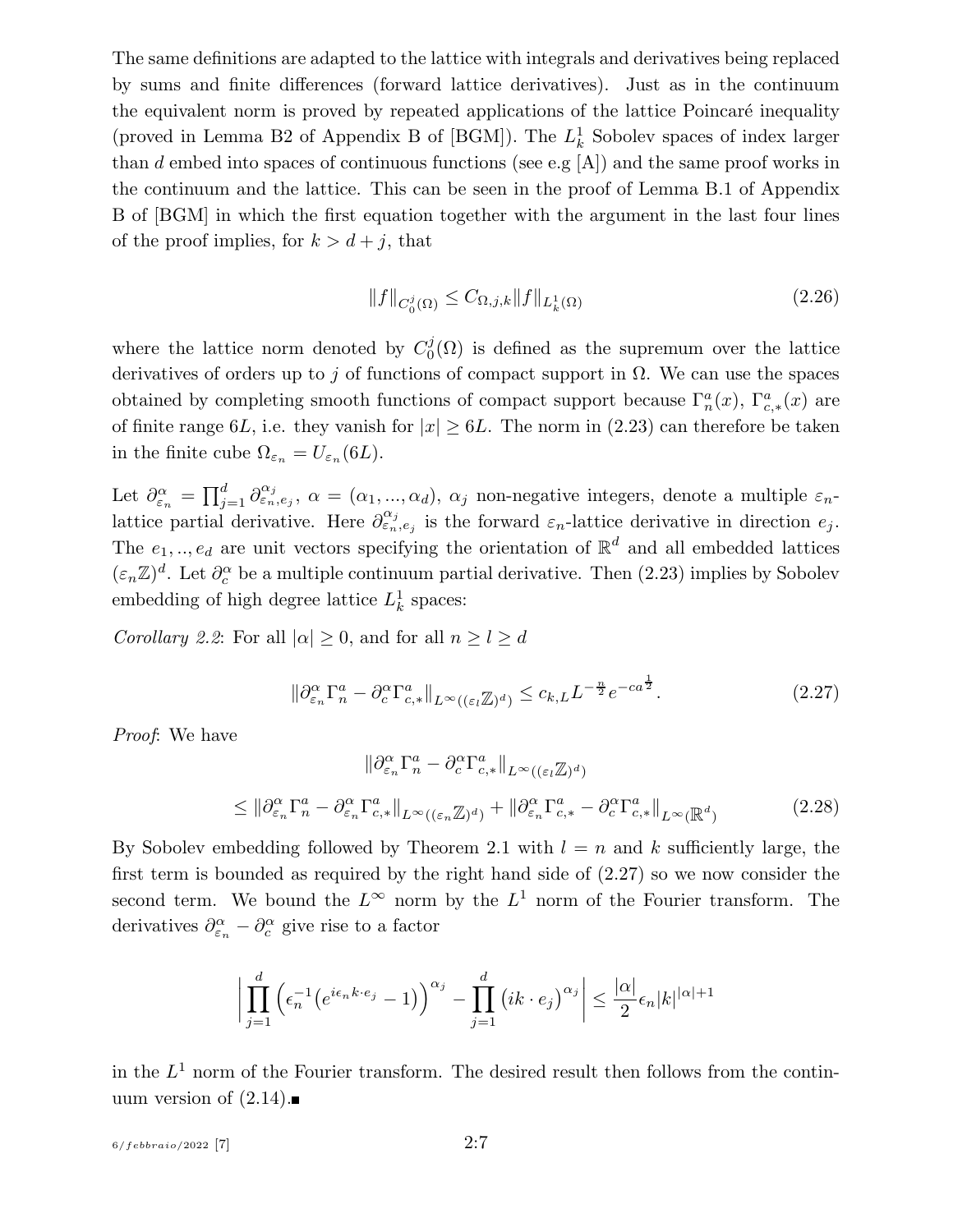Applying the above to the sequence of Lévy fluctuation covariances  $\{\Gamma_n\}_{n>0}$  we have *Corollary 2.3*: Under the same conditions as above we have for all  $k \geq 0$ 

$$
\|\Gamma_n - \Gamma_{c,*}\|_{L^1_k((\varepsilon_l \mathbb{Z})^d)} \le c_{k,L} L^{-\frac{n}{2}}.
$$
\n(2.29)

Moreover for all  $|\alpha| \geq 0$ 

$$
\|\partial_{\varepsilon_n}^{\alpha}\Gamma_n - \partial_c^{\alpha}\Gamma_{c,*}\|_{L^{\infty}((\varepsilon_l \mathbb{Z})^d)} \leq c_{k,L}L^{-\frac{n}{2}}.
$$
\n(2.30)

### 3. Proof of Theorem 2.1

Theorem 2.1 follows by combining the following two lemmas whose proofs are given below. The first is about the convergence of continuum covariances and the second is about lattice covariances.

*Lemma 3.1*: For  $k \geq 0$ , there is a constant  $c_{k,L}$  such that for  $a \geq 0$  and  $n \geq 2$ 

$$
|\hat{\Gamma}_{c,n}^{a}(p) - \hat{\Gamma}_{c,*}^{a}(p)| \le c_{k,L} e^{-ca^{\frac{1}{2}}} (1+p^2)^{-k} L^{-\frac{n}{2}}.
$$
 (3.1)

*Lemma 3.2*: Let  $p \in B_{\varepsilon_n}$ . Then for all  $n \geq d$  and all  $k \geq 0$ ,  $a \geq 0$  there is a constant  $c_{k,L}$ independent of  $n$  such that

$$
|\hat{\Gamma}_n^a(p) - \hat{\Gamma}_{c,n}^a(p)| \le c_{k,L} e^{-ca^{\frac{1}{2}}} (1+p^2)^{-k} (1+(bp^2+a)^{-1}) L^{-n}
$$
 (3.2)

where  $b$  is a positive constant independent of  $n$  and other parameters.

*Proof of Theorem 2.1*: Since Lemmas 2.1 and 2.2 hold for all  $k \geq 0$  we can replace k by  $k + d + 1$ . From Lemma 3.1 and Lemma 3.2 we get

$$
|\hat{\Gamma}_n^a(p) - \hat{\Gamma}_{c,*}^a(p)| \le c_{k,L} e^{-ca^{\frac{1}{2}}} (1+p^2)^{-(k+d+1)} (1+(bp^2+a)^{-1}) L^{-\frac{n}{2}} \tag{3.3}
$$

for all  $k \geq 0$ . By definition

$$
\|\Gamma_n^a - \Gamma_{c,*}^a\|_{L^1_{2k}((\varepsilon_l \mathbb{Z})^d)} = \|\Gamma_n^a - \Gamma_{c,*}^a\|_{L^1_{2k}(U_{\varepsilon_l}(6L))} = \sum_{|\alpha|=2k} \int_{U_{\varepsilon_l}(6L)} dx |D^\alpha(\Gamma_n^a(x) - \Gamma_{c,*}^a)|.
$$

After introducing a Fourier transform we get

$$
\|\Gamma_n^a - \Gamma_{c,*}^a\|_{L_{2k}^1((\varepsilon_l \mathbb{Z})^d)} \le \sum_{|\alpha|=2k} \int_{U_{\varepsilon_l}(6L)} dx \int_{B_{\varepsilon_l}} \frac{dp}{(2\pi)^d} |D^\alpha e^{ipx}| \, |\hat{\Gamma}^a(p) - \hat{\Gamma}_{c,*}^a(p)|.
$$

Using the definition of lattice derivatives and multiderivatives we get the trivial inequality

6/febbraio/2022 [8]  $3:8$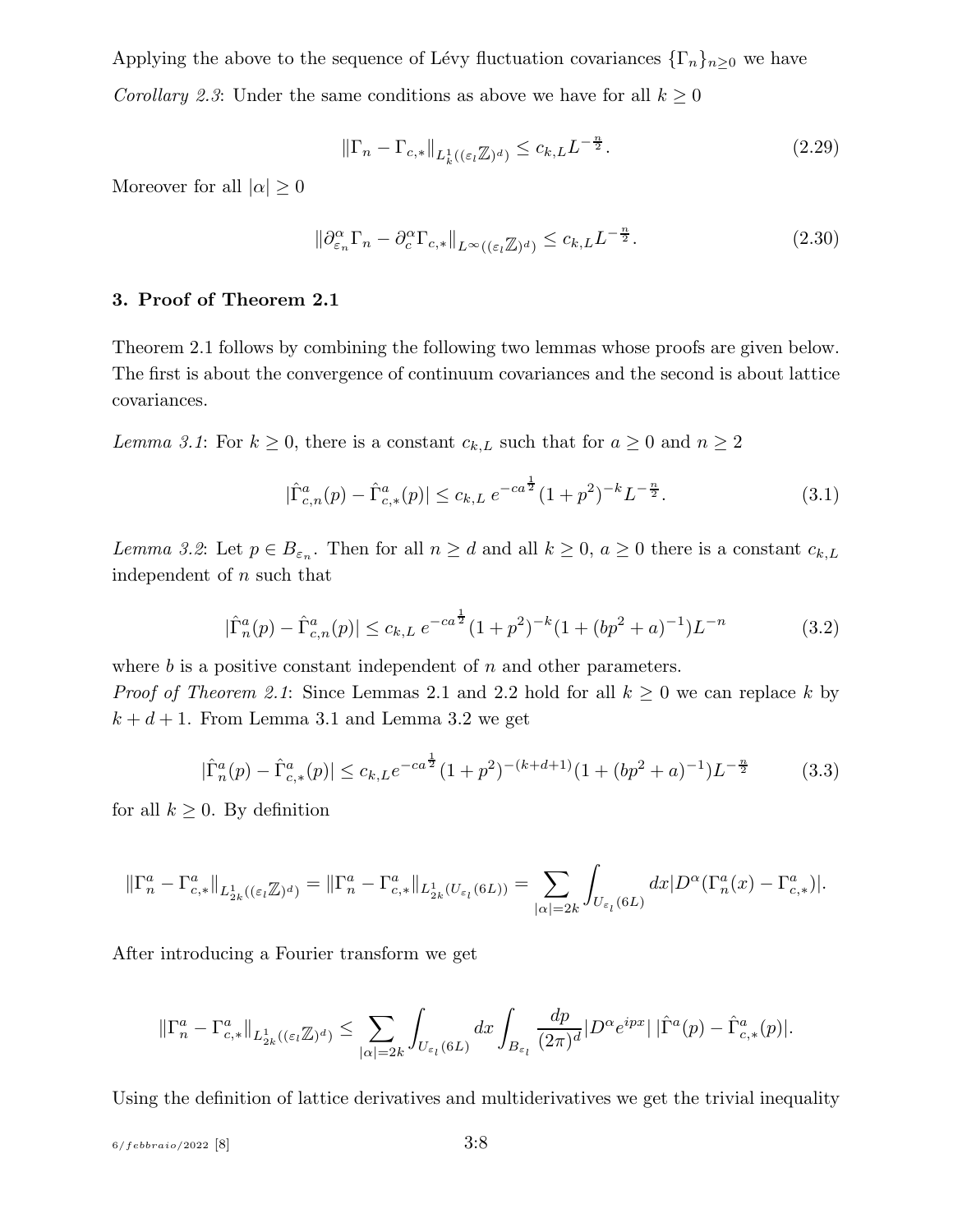$$
|D^{\alpha}e^{ipx}| \le \prod_{j=1}^d |p_j|^{\alpha_j} \le (p^2)^{\frac{|\alpha|}{2}}
$$

which we use to majorize the inequality preceding it by

$$
\|\Gamma_n^a - \Gamma_{c,*}^a\|_{L^1_{2k}((\varepsilon_l \mathbb{Z})^d)} \le c_{k,L} \int_{B_{\varepsilon_l}} \frac{dp}{(2\pi)^d} (p^2)^k |\hat{\Gamma}^a(p) - \hat{\Gamma}_{c,*}^a(p)| \tag{3.4}
$$

where the constant  $c_{k,L}$  depends on L through the volume of the cube  $U_{\varepsilon_l}(6L)$  and on k because

$$
\sum_{|\alpha|=2k} 1 = c_k.
$$

We majorize the right hand side of (3.4) using the bound (3.3). Note that  $d \geq 3$  so that integrability is assured uniformly in l for all  $a \geq 0$ . We therefore get the bound

$$
\|\Gamma_n^a - \Gamma_{c,*}^a\|_{L_{2k}^1((\varepsilon_l \mathbb{Z})^d)} \le c_{k,L} L^{-\frac{n}{2}} e^{-ca^{\frac{1}{2}}}
$$

which proves Theorem 2.1.  $\blacksquare$ 

*Proof of Lemma 3.1*: We will divide the proof into two cases.

Case 1. Suppose  $|p| > L^{n/2}$  or  $a > L^n$ . Recall that  $\hat{\Gamma}_{c,n}^{a}(p)$  and its pointwise limit  $\hat{\Gamma}_{c,*}^{a}(p)$  satisfy the uniform bound (2.20). Therefore

$$
|\hat{\Gamma}_{c,n}^{a}(p) - \hat{\Gamma}_{c,*}^{a}(p)| \le |\hat{\Gamma}_{c,n}^{a}(p)| + |\hat{\Gamma}_{c,*}^{a}(p)| \le c_{k,L} e^{-ca^{\frac{1}{2}}} (1+p^2)^{-2k}.
$$
 (3.5)

Suppose  $|p| > L^{n/2}$ . Then from the above

$$
|\hat{\Gamma}_{c,n}^{a}(p) - \hat{\Gamma}_{c,*}^{a}(p)| \le c_{k,L} L^{-n} e^{-ca^{\frac{1}{2}}} (1+p^2)^{-k}
$$
\n(3.6)

which gives the desired bound.

Suppose now that  $a > L^n$ . Then for any  $O(1)$  constant  $c > 0$ 

$$
e^{-ca^{\frac{1}{2}}} \leq e^{-\frac{c}{2}a^{\frac{1}{2}}}e^{-\frac{c}{2}L^{\frac{n}{2}}} \leq \frac{4}{c^2}L^{-n}e^{-\frac{c}{2}a^{\frac{1}{2}}}.
$$

Inserting this bound in (3.5) we get with a new constant  $c_{k,L}$  and a new constant c

$$
|\hat{\Gamma}_{c,n}^{a}(p) - \hat{\Gamma}_{c,*}^{a}(p)| \le c_{k,L} L^{-n} e^{-ca^{\frac{1}{2}}} (1+p^2)^{-k}
$$
 (3.7)

as desired.

Case 2. This is the converse of Case 1, namely  $|p| \leq L^{n/2}$  and  $a \leq L^n$ .

 $6/febbraio/2022$  [9]  $3:9$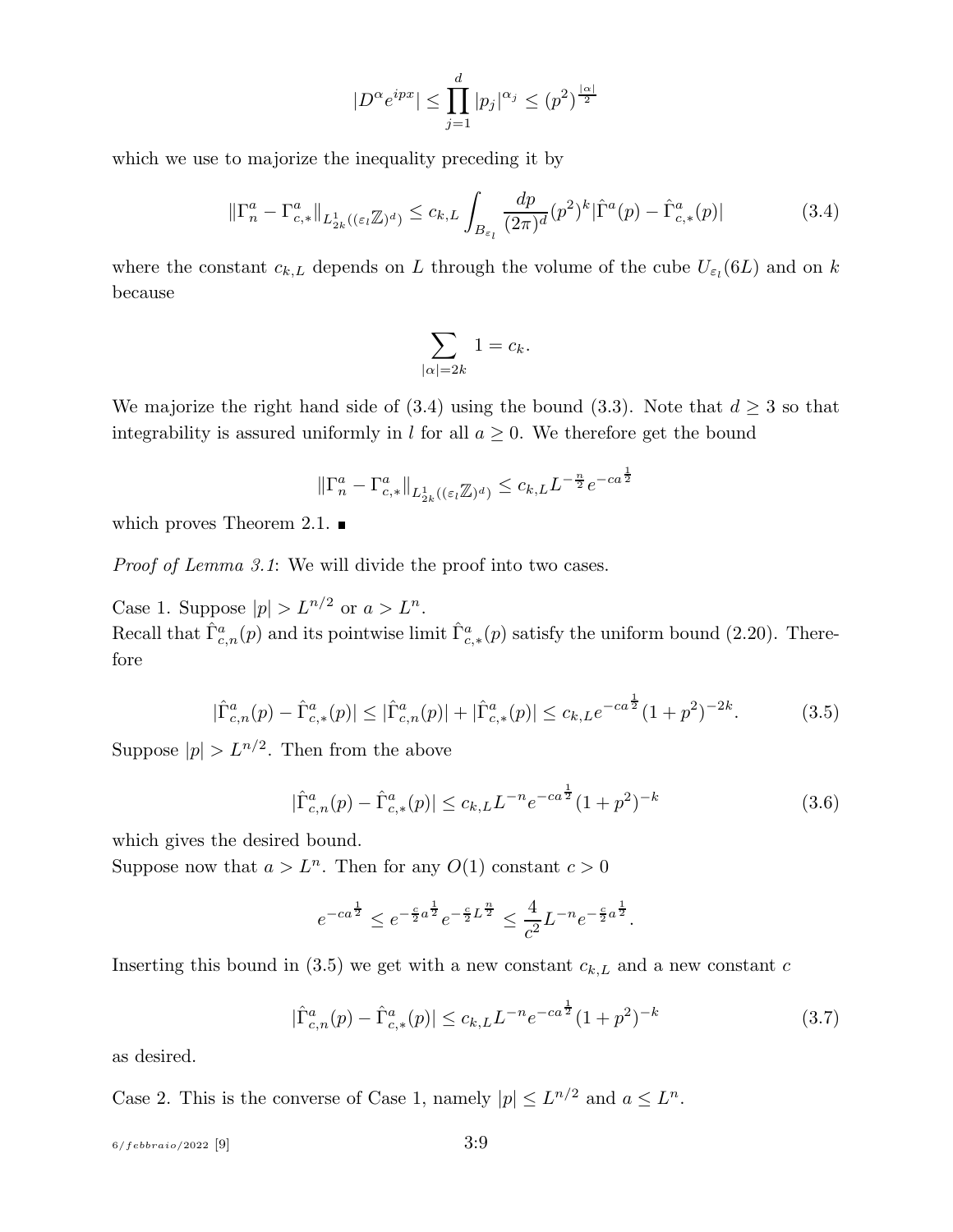From  $(2.21)$  and  $(2.18)$  we have

$$
\hat{\Gamma}_{c,*}^a(p) = = \prod_{m=n+1}^{\infty} |\hat{A}_{c,m}^a(R_m)(p)|^2 \hat{\Gamma}_{c,n}^a(p).
$$

Therefore

$$
|\hat{\Gamma}_{c,*}^a(p) - \hat{\Gamma}_{c,n}^a(p)| \le |\hat{\Gamma}_{c,n}^a(p)| \left| \prod_{m=n+1}^{\infty} |\hat{A}_{c,m}^a(R_m)(p)|^2 - 1 \right|
$$
  

$$
\le c_{k,L} e^{-ca^{\frac{1}{2}}} (1+p^2)^{-2k} \left| \prod_{m=n+1}^{\infty} |\hat{A}_{c,m}^a(R_m)(p)|^2 - 1 \right|
$$
(3.8)

where we have used the bound  $(2.19)$ . From the continuum version of the estimate  $(6.17)$ on page 442 of [BGM] we have

$$
|1 - \hat{A}_{c,m}(p)| \le R_m |p| + aR_m^2
$$

where  $R_m = L^{-(m-1)}$ . In the present Case 2 we have  $|p| \le L^{n/2}$ ,  $a \le L^n$ , and in (3.8)  $m \geq n+1$  with  $n \geq 2$ . It is then easy to see that  $|1 - \hat{A}_{c,m}(p)| \leq 2L^{-\frac{(m-1)}{2}}$ . Whence

$$
(1 - 2L^{-\frac{(m-1)}{2}})^2 \le |\hat{A}_{c,m}(p)|^2 \le (1 + 2L^{-\frac{(m-1)}{2}})^2. \tag{3.9}
$$

1. From  $1+x \leq e^x$ , for  $x \geq 0$ , and  $(3.9)$  we have  $|\hat{A}_{c,m}(p)|^2 \leq e^{4L^{-\frac{(m-1)}{2}}}$ . Therefore

$$
\prod_{m=n+1}^{\infty} |\hat{A}_{c,m}^a(R_m)(p)|^2 \le e^{4\sum_{m=n+1}^{\infty} L^{-\frac{(m-1)}{2}}} \le e^{O(1)L^{-\frac{n}{2}}} \tag{3.10}
$$
\n
$$
\le 1 + O(1)L^{-\frac{n}{2}}
$$

.

2. It is easy to see from the lower bound in (3.9) that, for  $m \ge n + 1$ , and  $n \ge 2$  we get

$$
|\hat{A}_{c,m}^a(R_m)(p)|^2 \ge e^{2\log(1-2L^{-\frac{(m-1)}{2}})} = e^{-O(1)L^{-\frac{(m-1)}{2}}}
$$

whence

$$
\prod_{m=n+1}^{\infty} |\hat{A}_{c,m}^a(R_m)(p)|^2 \ge e^{-O(1)\sum_{m=n+1}^{\infty} L^{-\frac{(m-1)}{2}}} = e^{-O(1)L^{-\frac{n}{2}}(1-L^{-1/2})^{-1}}
$$

$$
\ge e^{-O(1)L^{-\frac{n}{2}}}
$$

For  $x \geq 0$  and sufficiently small we have  $e^{-x} \geq 1-2x$ . Therefore we get from the previous inequality

 $6/febbraio/2022$  [10]  $3:10$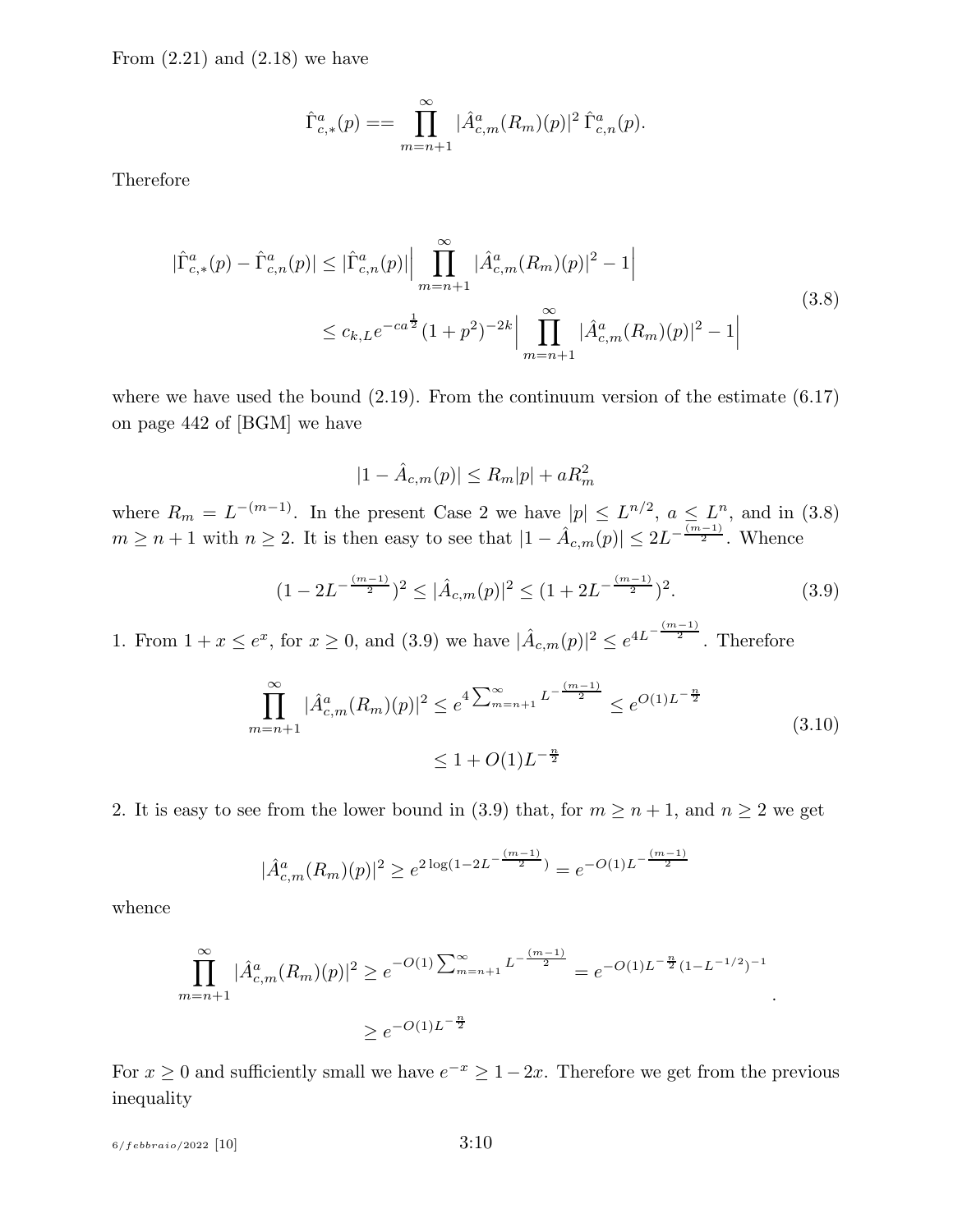$$
\prod_{m=n+1}^{\infty} |\hat{A}_{c,m}^a(R_m)(p)|^2 \ge 1 - O(1)L^{-\frac{n}{2}}.
$$
\n(3.11)

From  $(3.10)$  and  $(3.11)$  we get

$$
\left| \prod_{m=n+1}^{\infty} |\hat{A}_{c,m}^a(R_m)(p)|^2 - 1 \right| \le O(1) L^{-\frac{n}{2}}.
$$
 (3.12)

Inserting the bound  $(3.12)$  in  $(3.8)$  gives

$$
|\hat{\Gamma}_{c,*}^a(p) - \hat{\Gamma}_{c,n}^a(p)| \le c_{k,L} L^{-\frac{n}{2}} e^{-ca^{\frac{1}{2}}} (1+p^2)^{-2k}
$$

which completes the proof of Lemma 3.1.  $\blacksquare$ 

*Proof of Lemma 3.2*:

The proof of Lemma 3.2 reposes crucially on Lemma 6.7, [BGM, page 441], and *Claim 2.3* to follow. According to Lemma 6.7 of [BGM], for  $0 \leq m \leq n$ , there is a constant  $c_{L,m}$ independent of  $n$  such that

$$
|\hat{A}^a_{\varepsilon_n,m}(R_m)(p) - \hat{A}^a_{c,m}(R_m)(p)| \leq c_{L,m}\varepsilon_n. \tag{3.13}
$$

It will be important to have a control on the m-dependence of the constant  $c_{L,m}$  in (3.13). This is provided by

*Claim 3.3*:

$$
c_{L,m} = O(1)L^{-\frac{(d-2)}{2}m}L^{\frac{d}{2}}.
$$
\n(3.14)

Sketch of proof: Claim 2.3 follows from an examination of proof of Lemma 6.7, [BGM]. This proof needs the Poisson kernel estimate (Proposition 5.2) and Lemma 6.5 both of which are proved in Appendix A of [BGM]. The Poisson kernel estimate gives a constant  $O(1)R_m^{d/2}$  where  $R_m = L^{-(m-1)}$ . An additional  $L^m$  arises from a derivative on  $g_m$  (see the proof of Lemma 6.7). Therefore  $R_m^{d/2} L^m$  is the constant of Lemma 6.7 and gives the right hand side of  $(3.14)$ .

From (2.16) and (2.18)

$$
\hat{\Gamma}_n^a(p) - \hat{\Gamma}_{c,n}^a(p) = |\hat{\mathcal{A}}_n^a(p)|^2 \left( \hat{\Gamma}_{\varepsilon_n}^a(p) - \hat{\Gamma}_c^a(p) \right) + \left( |\hat{\mathcal{A}}_n^a(p)|^2 - |\hat{\mathcal{A}}_{c,n}^a(p)|^2 \right) \hat{\Gamma}_c^a(p)
$$

whence on using the bounds  $(2.15)$ ,  $(2.20)$  together with (see [BGM, page 435])

$$
|\hat{\Gamma}_{c}^{a}(p)| \leq c_{L}(1+p^{2})^{-1}
$$

 $6/febbraio/2022$  [11]  $3:11$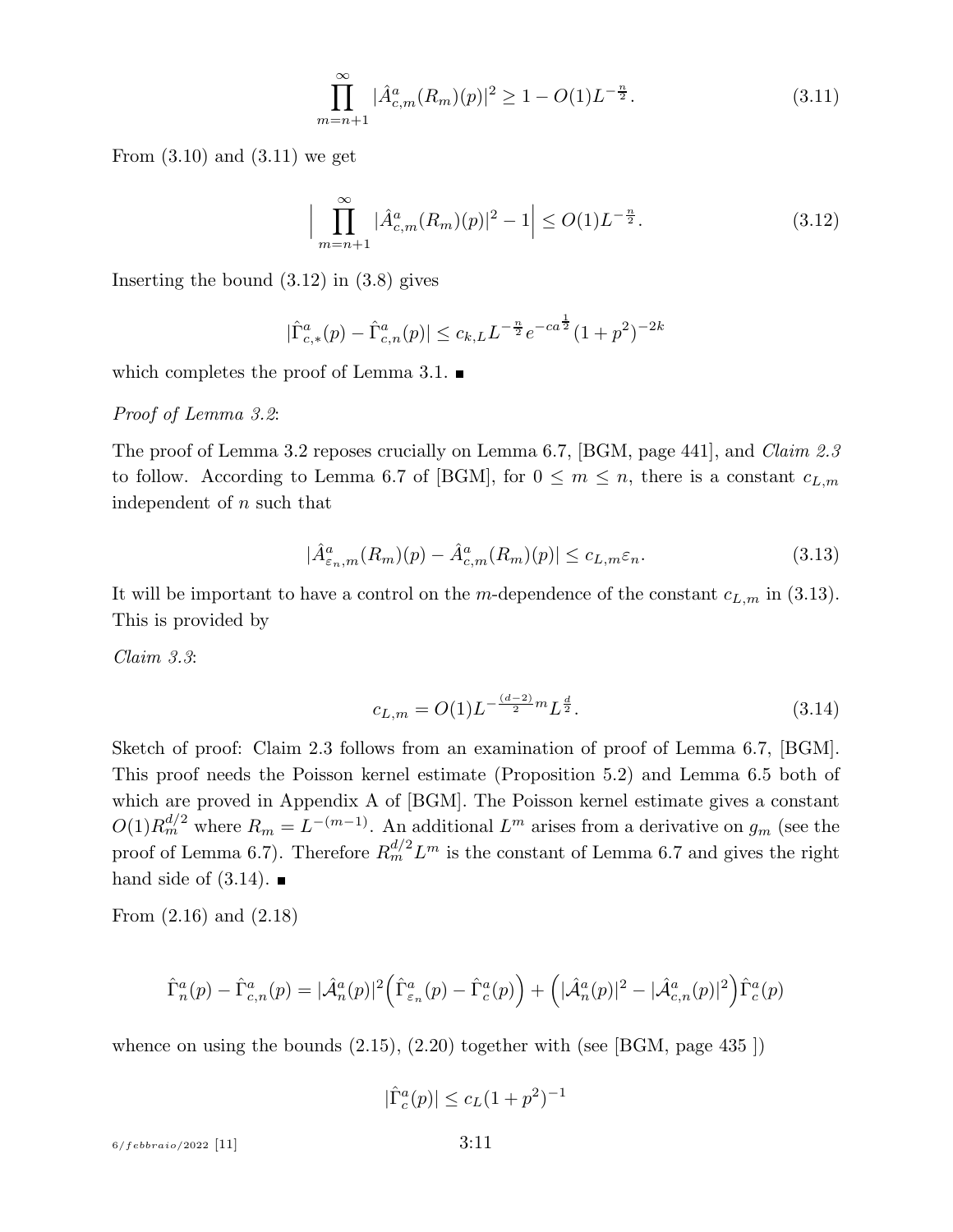and  $|A^2 - B^2| \leq |A - B||A + B|$ , we get

$$
|\hat{\Gamma}_n^a(p) - \hat{\Gamma}_{c,n}^a(p)| \le c_{k,L} e^{-O(1)a^{\frac{1}{2}}}(1+p^2)^{-k} \left( |\hat{\Gamma}_{\varepsilon_n}^a(p) - \hat{\Gamma}_c^a(p)| + |\hat{\mathcal{A}}_n^a(p) - \hat{\mathcal{A}}_{c,n}^a(p)| \right). \tag{3.15}
$$

We will estimate the two terms within the big round brackets above.

1. From (2.9) and the continuum analogue of (2.9) we get

$$
\hat{\mathcal{A}}_n^a(p) - \hat{\mathcal{A}}_{c,n}^a(p) =
$$
\n
$$
= \sum_{m=1}^n \prod_{i < m} \hat{A}_{\varepsilon_n,i}^a(R_i)(p) \left( \hat{A}_{\varepsilon_n,m}^a(R_m)(p) - \hat{A}_{c,m}^a(R_m)(p) \right) \prod_{j > m} \hat{A}_{c,j}^a(R_j)(p).
$$

We bound  $|\hat{A}^a_{\varepsilon_n,i}(R_i)(p)|$  and  $|\hat{A}^a_{\varepsilon,j}(R_j)(p)|$  by 1 and the m factor by (3.13) and (3.14). We get

$$
|\hat{\mathcal{A}}_n^a(p) - \hat{\mathcal{A}}_{c,n}^a(p)| \leq \sum_{m=1}^n L^{-(n-\frac{d}{2})} O(1) L^{-\frac{(d-2)}{2}m}.
$$

By the conditions of Lemma 3.2, we may take L sufficiently large and  $d \geq 3$  so that the series is geometrically convergent and dominated by the first term. Therefore

$$
|\hat{\mathcal{A}}_n^a(p) - \hat{\mathcal{A}}_{c,n}^a(p)| \le O(L)L^{-n}.
$$
\n(3.16)

2. We now estimate the first term within the big round brackets in (3.15). From (2.7) and (2.17) we get

$$
\hat{\Gamma}_{\varepsilon_n}^a(p) - \hat{\Gamma}_c^a(p) = (\hat{G}_{\varepsilon_n}^a(p) - \hat{G}_c^a(p)) (1 - |\hat{A}_{c,0}^a(L)(p)|^2) +
$$
  

$$
\hat{G}_{\varepsilon_n}^a(p) (|\hat{A}_{c,0}^a(L)(p)|^2 - |\hat{A}_{\varepsilon_n,0}^a(L)(p)|^2).
$$

Using the bounds  $|\hat{A}_{c,0}^a(L)(p)| \leq 1$  and  $|\hat{A}_{\varepsilon_n,0}^a(L)(p)| \leq 1$  we get

$$
|\hat{\Gamma}_{\varepsilon_n}^a(p) - \Gamma_c^a(p)| \le 2 |\hat{G}_{\varepsilon_n}^a(p) - \hat{G}_c^a(p)| + 2 |\hat{G}_{\varepsilon_n}^a(p)| |\hat{A}_{c,0}^a(L)(p) - \hat{A}_{\varepsilon_n,0}^a(L)(p)|. \tag{3.17}
$$

We first bound the second term in  $(3.17)$ . There exists a constant b independent of n such that (see equation (5.9) in [BGM], page 434, we have replaced the constant c by b)

$$
0 \le \hat{G}^a_{\varepsilon_n}(p) \le (a + bp^2)^{-1}.
$$
\n(3.18)

Furthermore from (3.13)

$$
|\hat{A}^a_{\varepsilon_n,0}(L)(p) - \hat{A}^a_{c,0}(L)(p)| \le c_L \varepsilon_n. \tag{3.19}
$$

 $6/febbraio/2022$  [12]  $3:12$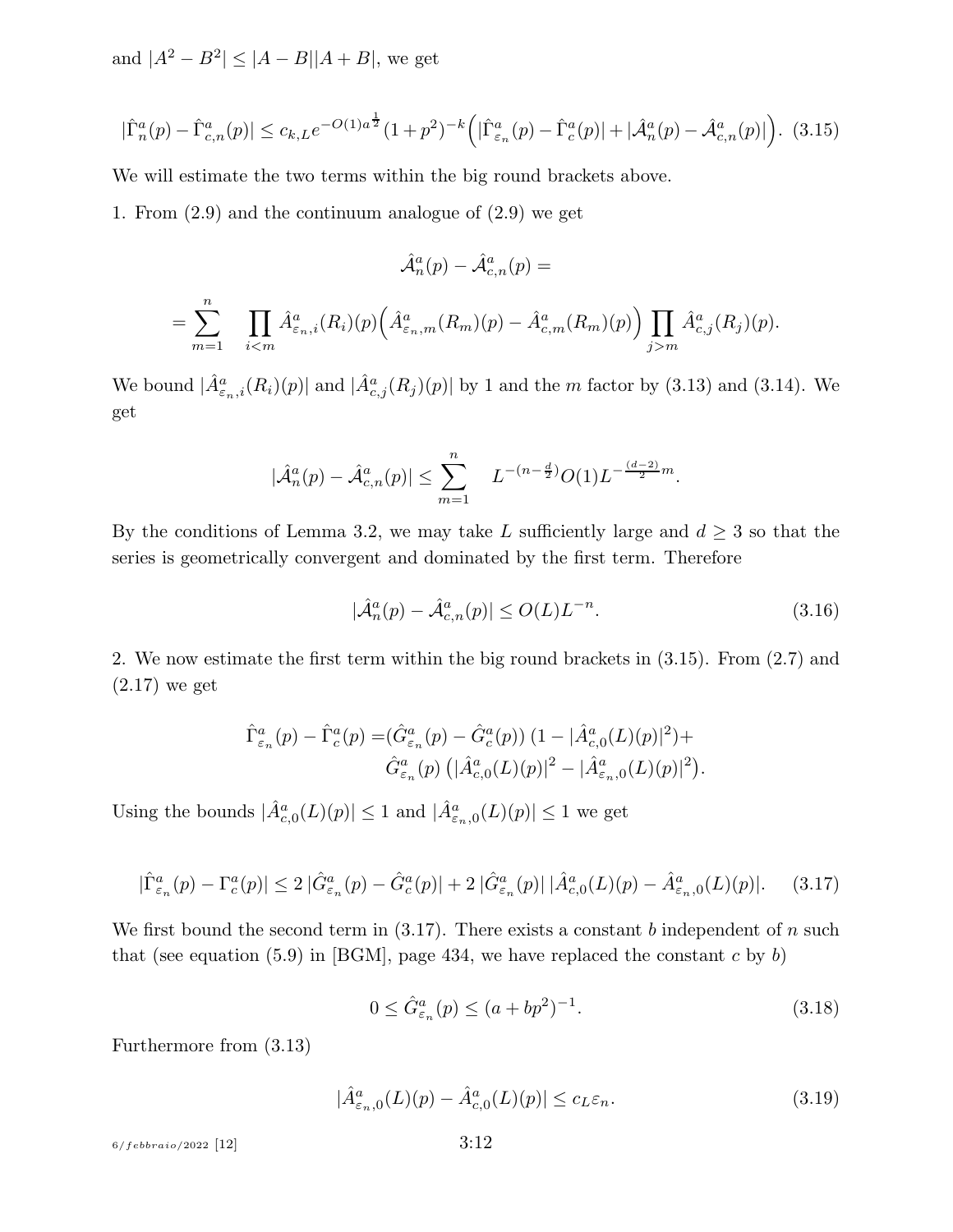Therefore

$$
|\hat{G}^a_{\varepsilon_n}(p)| \, |\hat{A}^a_{c,0}(L)(p) - \hat{A}^a_{\varepsilon_n,0}(L)(p)| \le c_L(a + bp^2)^{-1} \varepsilon_n. \tag{3.20}
$$

Next we bound the first term on the right hand side of (3.17).

1. Consider first the case  $|p| \ge L^{n/2}$ . Then from (3.18) and  $\hat{G}_c^a(p) = (a+p^2)^{-1}$  we we get

$$
|\hat{G}_{\varepsilon_n}^a(p) - \hat{G}_c^a(p)| \le |\hat{G}_{\varepsilon_n}^a(p)| + |\hat{G}_c^a(p)| \le O(1)L^{-n}.
$$
 (3.21)

2. Next we consider the case  $|p| < L^{n/2}$ . From the definition above of  $\hat{G}_c^a(p)$ , and  $\hat{G}_{\varepsilon_n}^a(p)$ we get

$$
\hat{G}^a_{\varepsilon_n}(p) - \hat{G}^a_c(p) = \frac{p^2 + \hat{\Delta}_{\varepsilon_n}(p)}{(a+p^2)(a-\hat{\Delta}_{\varepsilon_n}(p))}.
$$

Now using the bound (3.18) we get

$$
|\hat{G}^a_{\varepsilon_n}(p) - \hat{G}^a_c(p)| \le O(1) \frac{1}{(p^2)^2} |p^2 + \hat{\Delta}_{\varepsilon_n}(p)|.
$$

From  $|p| < L^{n/2}$  and  $\varepsilon_n = L^{-n}$  we have  $\varepsilon_n |p| < L^{-n/2}$ . Now expanding out  $\hat{\Delta}_{\varepsilon_n}(p)$  (see (2.2)) in an absolutely convergent series we easily get the estimate for \*\*\*  $n \geq d$ 

$$
|p^2 + \hat{\Delta}_{\varepsilon_n}(p)| \le O(1)\varepsilon_n^2 (p^2)^2.
$$

Combining this with the earlier inequality we get

$$
|\hat{G}^a_{\varepsilon_n}(p) - \hat{G}^a_c(p)| \le O(1)\varepsilon_n^2. \tag{3.22}
$$

From (3.21) and (3.22) we get for all  $p \in B_{\varepsilon_n}$ 

$$
|\hat{G}^a_{\varepsilon_n}(p) - \hat{G}^a_c(p)| \le O(1)\varepsilon_n. \tag{3.23}
$$

Inserting the bounds  $(3.20)$  and  $(3.23)$  in  $(3.17)$  we get

$$
|\hat{\Gamma}_{\varepsilon_n}^a(p) - \Gamma_c^a(p)| \le c_L \varepsilon_n (1 + (a + bp^2)^{-1}).\tag{3.24}
$$

From  $(3.15)$  and the bounds  $(3.16)$  and  $(3.24)$  we get

$$
|\hat{\Gamma}_n^a(p) - \hat{\Gamma}_{c,n}^a(p)| \le c_{k,L} e^{-ca^{\frac{1}{2}}} L^{-n} (1+p^2)^{-k} (1+(a+bp^2)^{-1}).
$$
 (3.25)

 $6/febbraio/2022$  [13]  $3:13$